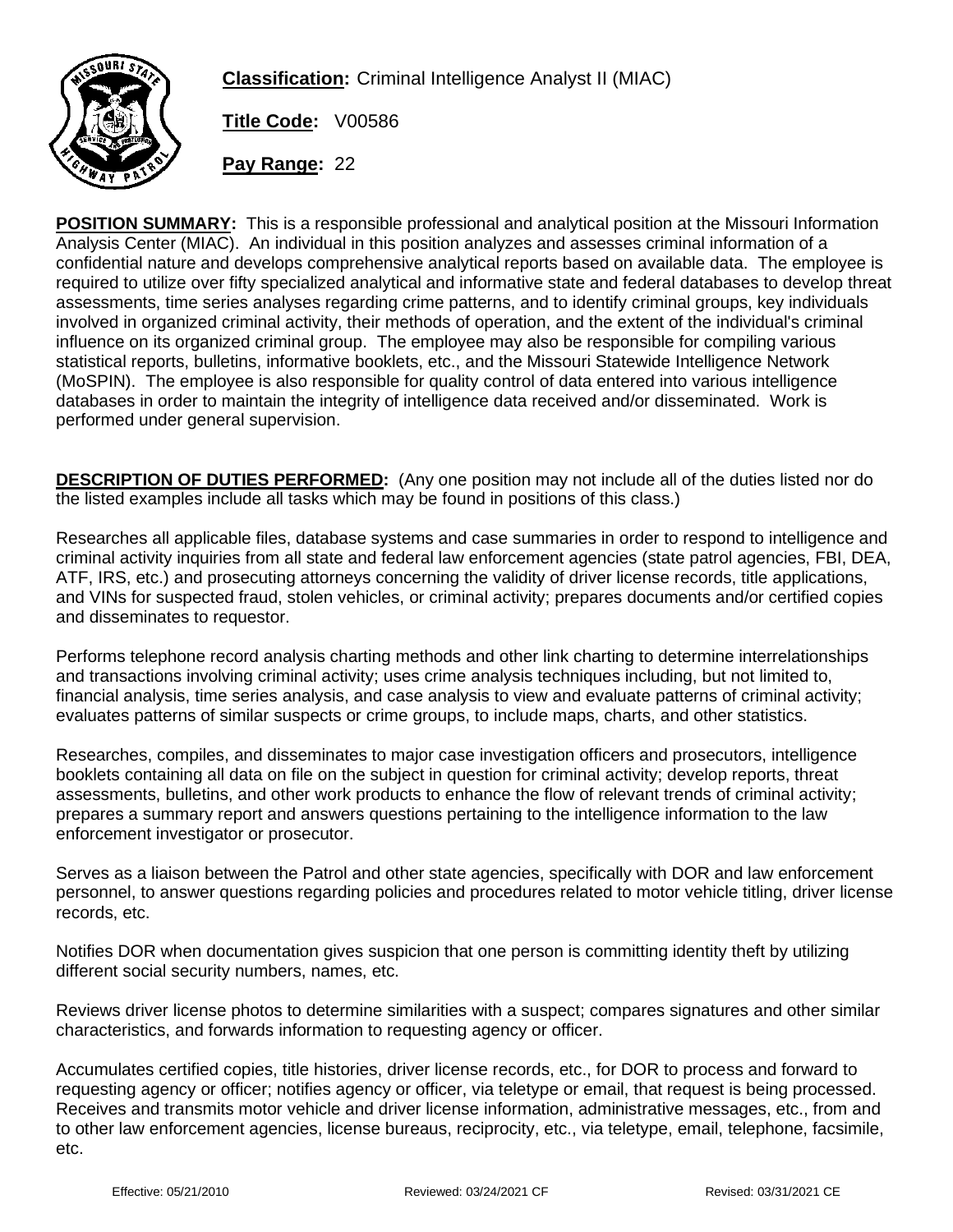## **Classification:** Criminal Intelligence Analyst I (MIAC) **Page 2** Page 2

Creates photo lineups for investigating officers utilizing various state and/or federal databases.

Monitors Computer Aided Dispatch (CAD) machine, teletypes, and MIAC mail to stay abreast of any developing situations, including homicides, officer safety issues, highway closures, severe weather conditions, etc; determines how the information should be disseminated to the approved audience and takes appropriate action.

Develops reports, threat assessments, bulletins and other MIAC alert work products in a timely manner to enhance the flow of relevant trends of criminal activity; determines which individuals or groups need the information based on the level of intelligence contained in the product; and then disseminates to the appropriate audience.

Prepares weekly and monthly publications and various brochures detailing trends in criminal activity, drug trafficking, gang related information, received by the Patrol and other state and national law enforcement intelligence agencies; disseminates the publications to various local, state, and federal law enforcement agencies for informative purposes.

Rotates with other analysts within the division to be on standby to respond to emergency situations.

Serves as liaison and centralized communications channel for MoSPIN (Missouri Statewide Intelligence Network).

Gives permissions and assigns username and passwords.

Audits, educates and trains users regarding information available through MoSPIN.

Monitors and maintains the integrity of data entered into MoSPIN from Patrol and other law enforcement agencies by deleting or adding information, correcting duplicate entries; confirms entries into MoSPIN are 28 CFRPart 23 compliant.

Performs other work-related duties as assigned.

**REQUIRED KNOWLEDGE, SKILLS, AND ABILITIES:** Thorough knowledge of law enforcement terminology and narcotics investigative techniques.

Thorough knowledge in collecting, analyzing and disseminating of criminal intelligence information.

Thorough knowledge of modern office databases (Microsoft Excel, Lotus Notes).

Ability to learn laws regarding dissemination of confidential information (e.g., Missouri Sunshine Law and Privacy Act, DOR policies and procedures, etc.).

Ability to research a voluminous amount of databases in order to find information on individuals utilizing very little previous information on the subject (e.g., telephone number only, last name, alias, etc.).

Ability to prepare and conduct presentations to large groups.

Ability to multitask and determine high priority tasks in accomplishment of daily duties.

Ability to analyze intelligence information, submitted documents and statistical data present findings of fact in written and graphic form.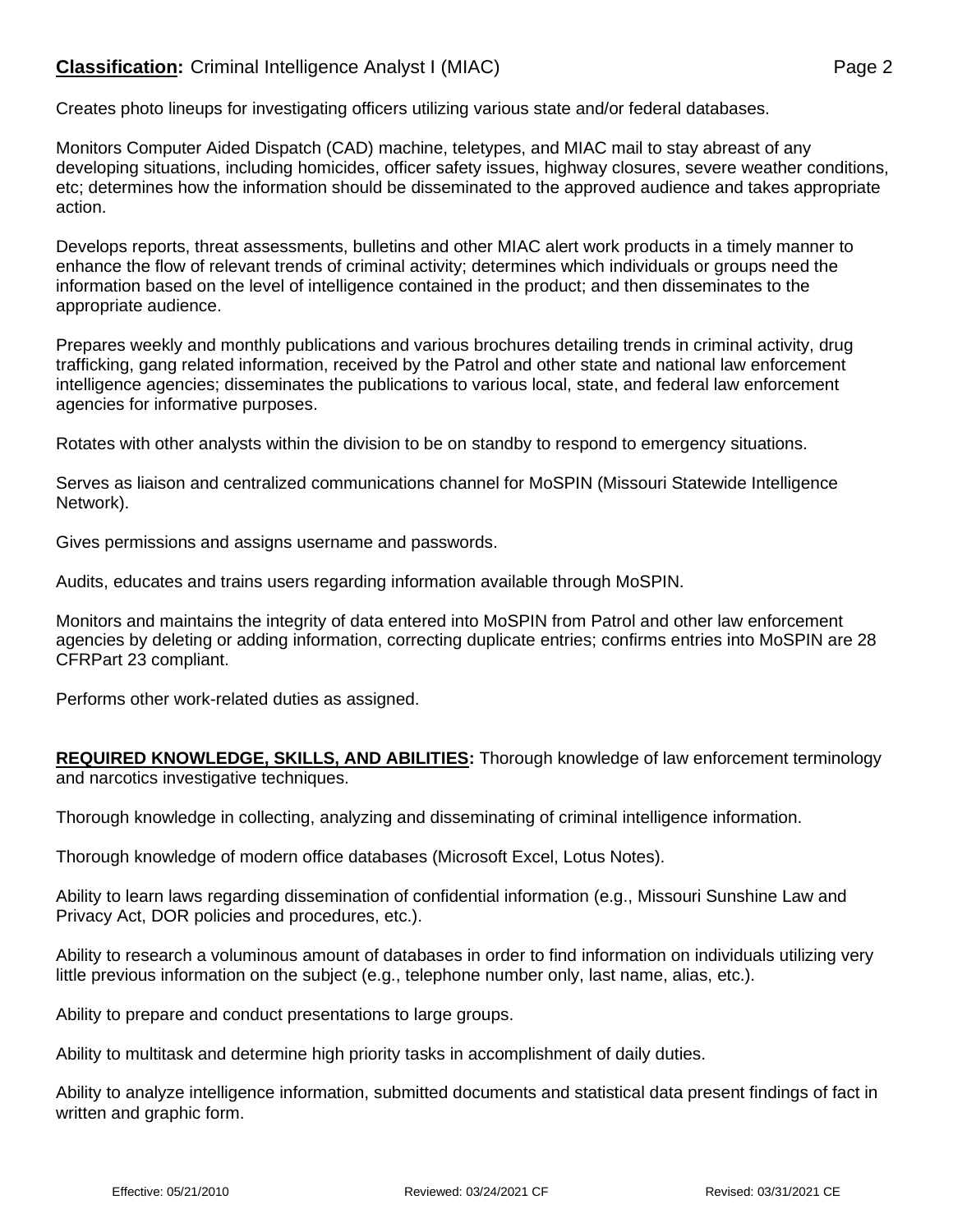Ability to display a professional appearance and demeanor consistent with the expectations of the Missouri State Highway Patrol.

Ability to represent the Highway Patrol on panels, committees, task forces etc., working on Missouri's drug issues and other criminal activities.

Ability to prepare highly technical and detailed threat assessments and surveys regarding crime in the state of Missouri.

Ability to operate basic office equipment as detailed in the description of duties.

Ability to handle restricted and confidential information in a professional manner and maintain the information as such.

Ability to communicate in English clearly and concisely, both orally and in writing.

Ability to establish and maintain harmonious working relations with others.

Ability to work with material that may be of a sexual nature relating to criminal activity (e.g., written material, photographs, and/or verbal language, etc.).

Ability to work hours as assigned.

**MINIMUM EXPERIENCE AND EDUCATION REQUIRED:** (The following represents the minimum qualifications used to accept applicants, provided that equivalent substitution will be permitted in case of deficiencies in either experience or education.)

Bachelors Degree in criminal justice, or related field and two years experience with a criminal justice, military or government intelligence agency or criminal intelligence network organization, or in a business, financial, or academic environment, compiling date, analyzing findings and writing comprehensive reports.

#### OR

Six years experience with a criminal justice, military or government intelligence agency or criminal intelligence network organization, or in a business, financial, or academic environment, compiling data, analyzing findings and writing comprehensive reports.

#### OR

Two years as a Criminal Intelligence Analyst I with the Patrol.

# **NECESSARY SPECIAL REQUIREMENTS:** Maintain MULES Certification.

Must be a resident of Missouri at the time of appointment.

Must successfully complete Foundations of Intelligence Analysis Training (FIAT) within a period not to exceed six months after appointment (or as soon as course enrollment is available).

Must pass a comprehensive background check necessary to have access to criminal intelligence and other information in the Missouri State Highway Patrol.

Must obtain a secret level Department of Homeland Security background/clearance or other federal background/clearance of equal security level.